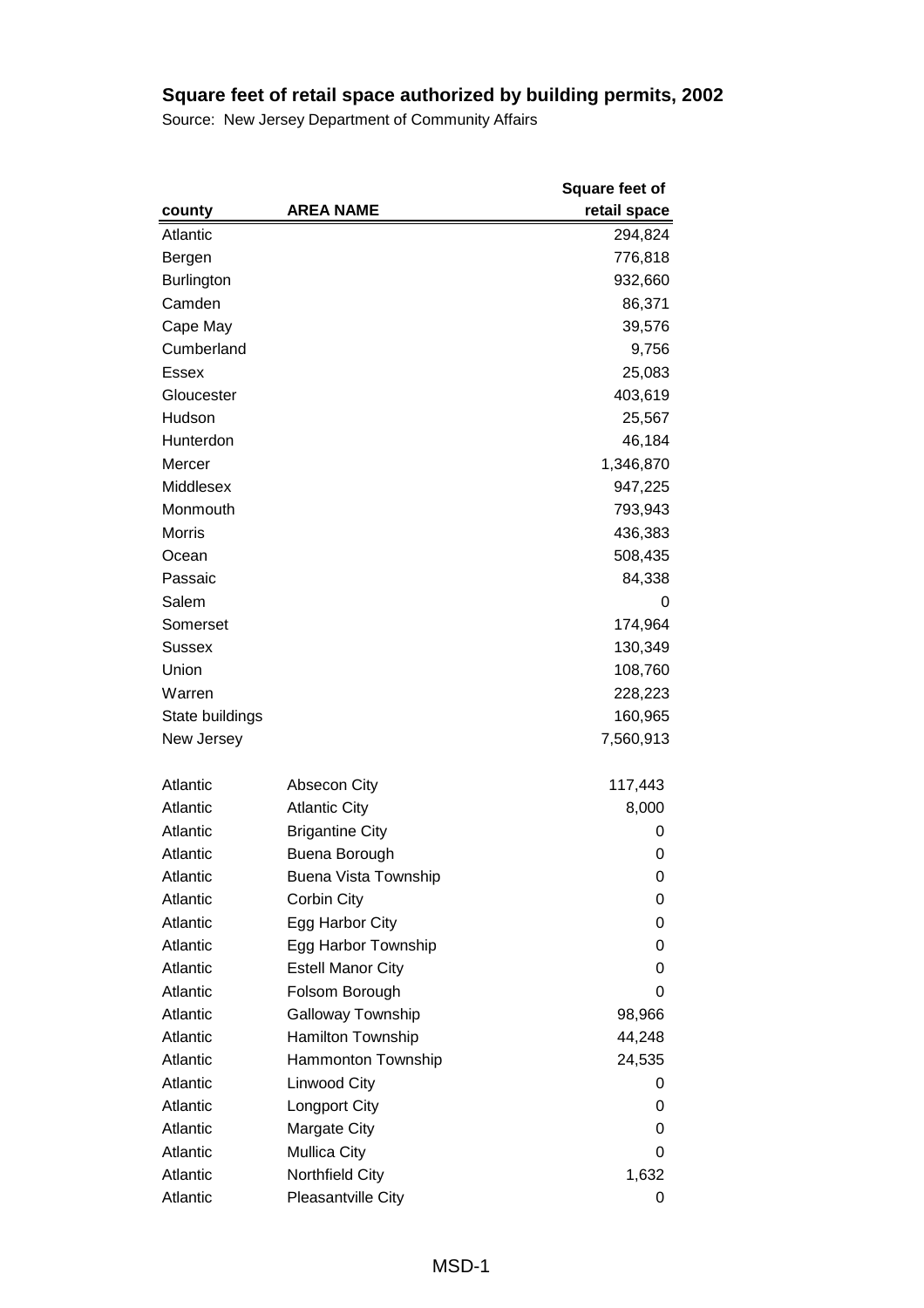|          |                           | <b>Square feet of</b> |
|----------|---------------------------|-----------------------|
| county   | <b>AREA NAME</b>          | retail space          |
| Atlantic | Port Republic City        | 0                     |
| Atlantic | <b>Somers Point City</b>  | 0                     |
| Atlantic | <b>Ventnor City</b>       | 0                     |
| Atlantic | <b>Weymouth Township</b>  | 0                     |
| Bergen   | Allendale Borough         | 0                     |
| Bergen   | Alpine Borough            | 0                     |
| Bergen   | Bergenfield Borough       | 3,200                 |
| Bergen   | Bogota Borough            | 0                     |
| Bergen   | Carlstadt Borough         | 14,490                |
| Bergen   | Cliffside Park Borough    | 0                     |
| Bergen   | Closter Borough           | 0                     |
| Bergen   | Cresskill Borough         | 0                     |
| Bergen   | Demarest Borough          | 0                     |
| Bergen   | Dumont Borough            | 0                     |
| Bergen   | Elmwood Park Borough      | 47,760                |
| Bergen   | East Rutherford Borough   | 0                     |
| Bergen   | Edgewater Borough         | 229,556               |
| Bergen   | <b>Emerson Borough</b>    | 0                     |
| Bergen   | <b>Englewood City</b>     | 0                     |
| Bergen   | Englewood Cliffs Borough  | 0                     |
| Bergen   | Fair Lawn Borough         | 0                     |
| Bergen   | Fairview Borough          | 0                     |
| Bergen   | Fort Lee Borough          | 10,609                |
| Bergen   | Franklin Lakes Borough    | 0                     |
| Bergen   | <b>Garfield City</b>      | 0                     |
| Bergen   | Glen Rock Borough         | 373                   |
| Bergen   | <b>Hackensack City</b>    | 385                   |
| Bergen   | Harrington Park Borough   | 0                     |
| Bergen   | Hasbrouck Heights Borough | 0                     |
| Bergen   | Haworth Borough           | 0                     |
| Bergen   | Hillsdale Borough         | 0                     |
| Bergen   | Ho-Ho-Kus Borough         | 0                     |
| Bergen   | Leonia Borough            | 0                     |
| Bergen   | Little Ferry Borough      | 0                     |
| Bergen   | Lodi Borough              | 0                     |
| Bergen   | Lyndhurst Township        | 0                     |
| Bergen   | Mahwah Township           | 0                     |
| Bergen   | Maywood Borough           | 0                     |
| Bergen   | Midland Park Borough      | 0                     |
| Bergen   | Montvale Borough          | 0                     |
| Bergen   | Moonachie Borough         | 0                     |
| Bergen   | New Milford Borough       | 0                     |
| Bergen   | North Arlington Borough   | 11,200                |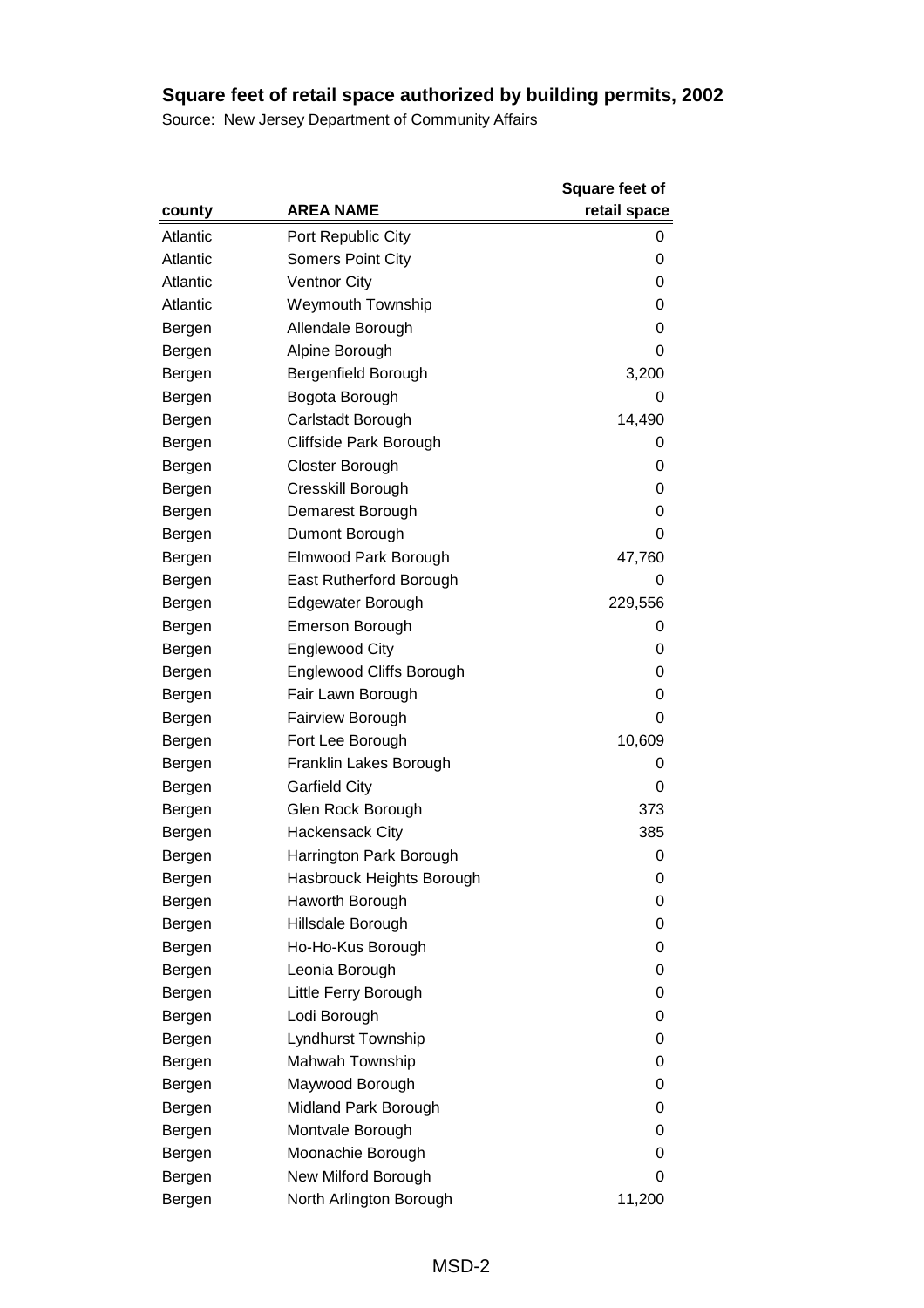|                   |                                | <b>Square feet of</b> |
|-------------------|--------------------------------|-----------------------|
| county            | <b>AREA NAME</b>               | retail space          |
| Bergen            | Northvale Borough              | 0                     |
| Bergen            | Norwood Borough                | 0                     |
| Bergen            | Oakland Borough                | 18,448                |
| Bergen            | Old Tappan Borough             | 0                     |
| Bergen            | Oradell Borough                | 0                     |
| Bergen            | Palisades Park Borough         | 0                     |
| Bergen            | Paramus Borough                | 401,803               |
| Bergen            | Park Ridge Borough             | 0                     |
| Bergen            | Ramsey Borough                 | 33,041                |
| Bergen            | Ridgefield Borough             | 0                     |
| Bergen            | Ridgefield Park Village        | 0                     |
| Bergen            | Ridgewood Village              | 0                     |
| Bergen            | River Edge Borough             | 0                     |
| Bergen            | <b>River Vale Township</b>     | 0                     |
| Bergen            | Rochelle Park Township         | 0                     |
| Bergen            | Rockleigh Borough              | 0                     |
| Bergen            | Rutherford Borough             | 0                     |
| Bergen            | Saddle Brook Township          | 0                     |
| Bergen            | Saddle River Borough           | 0                     |
| Bergen            | South Hackensack Twp           | 0                     |
| Bergen            | <b>Teaneck Township</b>        | 0                     |
| Bergen            | <b>Tenafly Borough</b>         | 0                     |
| Bergen            | Teterboro Borough              | 0                     |
| Bergen            | Upper Saddle River Borough     | 1                     |
| Bergen            | <b>Waldwick Borough</b>        | 3,412                 |
| Bergen            | <b>Wallington Borough</b>      | 0                     |
| Bergen            | <b>Washington Township</b>     | 1,915                 |
| Bergen            | Westwood Borough               | 625                   |
| Bergen            | Woodcliff Lake Borough         | 0                     |
| Bergen            | Wood-Ridge Borough             | 0                     |
| Bergen            | <b>Wyckoff Township</b>        | 0                     |
| <b>Burlington</b> | <b>Bass River Township</b>     | 0                     |
| <b>Burlington</b> | <b>Beverly City</b>            | 0                     |
| <b>Burlington</b> | <b>Bordentown City</b>         | 0                     |
| <b>Burlington</b> | <b>Bordentown Township</b>     | 0                     |
| <b>Burlington</b> | <b>Burlington City</b>         | 0                     |
| <b>Burlington</b> | <b>Burlington Township</b>     | 0                     |
| <b>Burlington</b> | <b>Chesterfield Township</b>   | 0                     |
| <b>Burlington</b> | Cinnaminson Township           | 329,057               |
| <b>Burlington</b> | Delanco Township               | 0                     |
| <b>Burlington</b> | Delran Township                | 85,198                |
| Burlington        | Eastampton Township            | 0                     |
| <b>Burlington</b> | <b>Edgewater Park Township</b> | 7,893                 |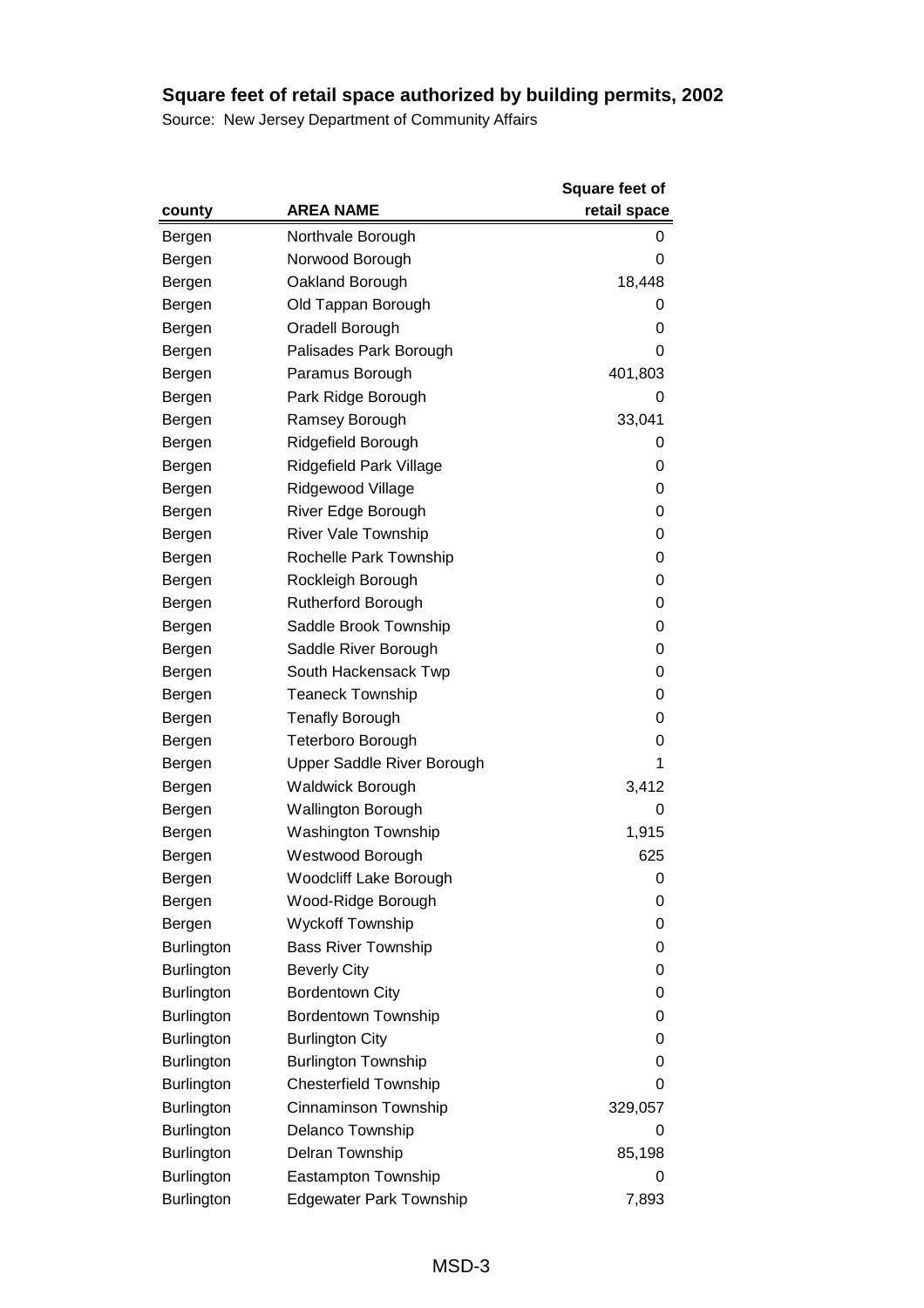|                   |                             | <b>Square feet of</b> |
|-------------------|-----------------------------|-----------------------|
| county            | <b>AREA NAME</b>            | retail space          |
| <b>Burlington</b> | Evesham Township            | 3,025                 |
| <b>Burlington</b> | Fieldsboro Borough          | 0                     |
| <b>Burlington</b> | Florence Township           | 0                     |
| <b>Burlington</b> | Hainesport Township         | 82,993                |
| <b>Burlington</b> | Lumberton Township          | 172,814               |
| <b>Burlington</b> | <b>Mansfield Township</b>   | 0                     |
| <b>Burlington</b> | Maple Shade Borough         | 177,422               |
| <b>Burlington</b> | <b>Medford Township</b>     | 2,890                 |
| <b>Burlington</b> | Medford Lakes Borough       | 0                     |
| <b>Burlington</b> | Moorestown Township         | 69,778                |
| <b>Burlington</b> | Mount Holly Township        | 195                   |
| <b>Burlington</b> | Mount Laurel Township       | 0                     |
| <b>Burlington</b> | New Hanover Township        | 0                     |
| <b>Burlington</b> | North Hanover Township      | 0                     |
| <b>Burlington</b> | Palmyra Borough             | 0                     |
| <b>Burlington</b> | Pemberton Borough           | 0                     |
| <b>Burlington</b> | Pemberton Township          | 400                   |
| <b>Burlington</b> | Riverside Township          | 0                     |
| <b>Burlington</b> | Riverton Borough            | 0                     |
| <b>Burlington</b> | <b>Shamong Township</b>     | 0                     |
| <b>Burlington</b> | Southampton Township        | 0                     |
| <b>Burlington</b> | Springfield Township        | 0                     |
| Burlington        | <b>Tabernacle Township</b>  | 0                     |
| <b>Burlington</b> | Washington Township         | 0                     |
| <b>Burlington</b> | <b>Westampton Township</b>  | 995                   |
| <b>Burlington</b> | Willingboro Township        | 0                     |
| <b>Burlington</b> | <b>Woodland Township</b>    | 0                     |
| <b>Burlington</b> | Wrightstown Borough         | 0                     |
| Camden            | Audubon Borough             | 0                     |
| Camden            | Audubon Park Borough        | 0                     |
| Camden            | Barrington Borough          | 0                     |
| Camden            | Bellmawr Borough            | 0                     |
| Camden            | Berlin Borough              | 0                     |
| Camden            | <b>Berlin Township</b>      | 0                     |
| Camden            | Brooklawn Borough           | 0                     |
| Camden            | Camden City                 | 0                     |
| Camden            | <b>Cherry Hill Township</b> | 6,852                 |
| Camden            | <b>Chesilhurst Borough</b>  | 0                     |
| Camden            | <b>Clementon Borough</b>    | 12,292                |
| Camden            | Collingswood Borough        | 0                     |
| Camden            | Gibbsboro Borough           | 0                     |
| Camden            | <b>Gloucester City</b>      | 0                     |
| Camden            | <b>Gloucester Township</b>  | 58,004                |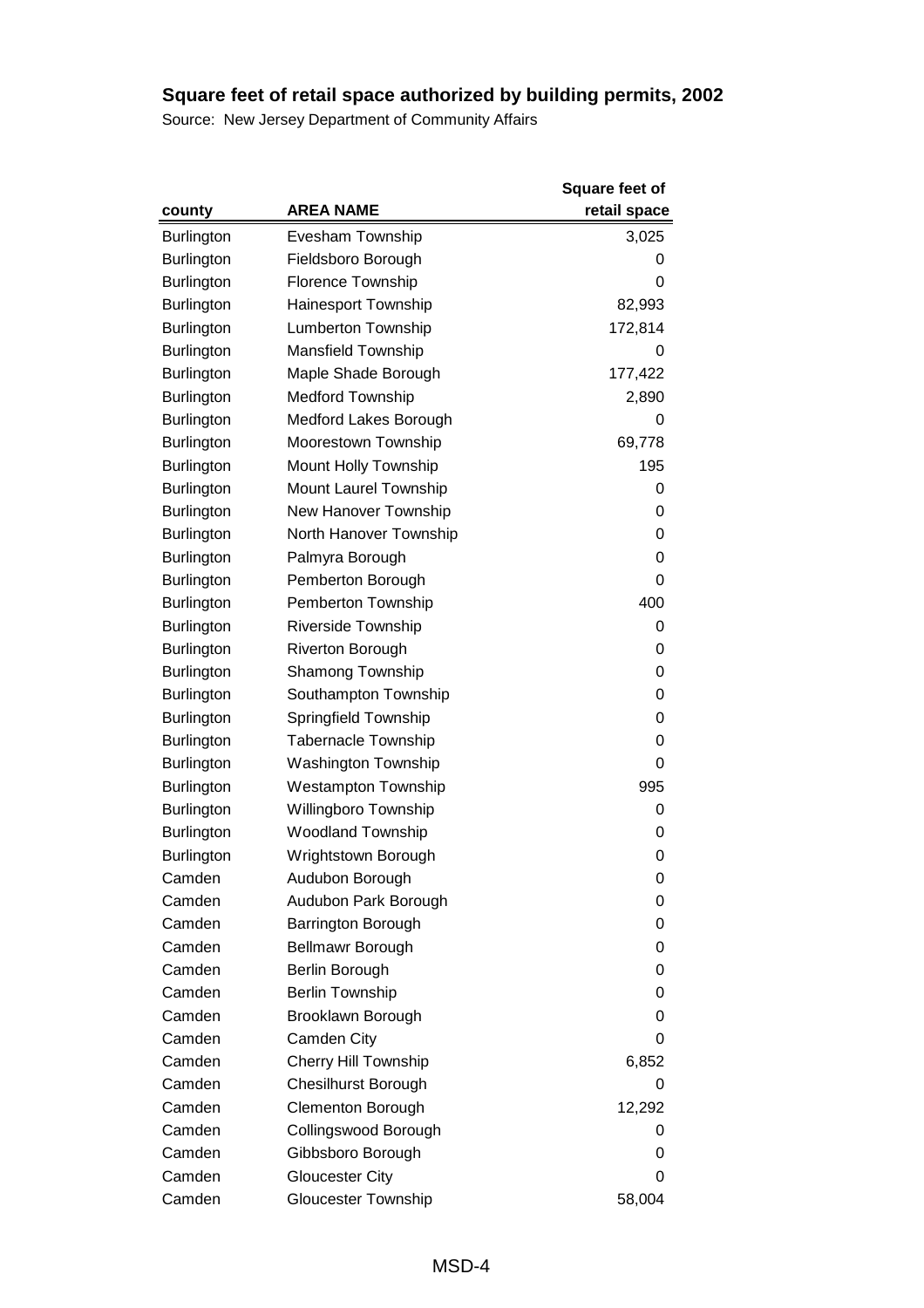|            |                            | <b>Square feet of</b> |
|------------|----------------------------|-----------------------|
| county     | <b>AREA NAME</b>           | retail space          |
| Camden     | <b>Haddon Township</b>     | 0                     |
| Camden     | Haddonfield Borough        | 0                     |
| Camden     | Haddon Heights Borough     | 0                     |
| Camden     | Hi-nella Borough           | 0                     |
| Camden     | Laurel Springs Borough     | 0                     |
| Camden     | Lawnside Borough           | 0                     |
| Camden     | Lindenwold Borough         | 3,670                 |
| Camden     | Magnolia Borough           | 900                   |
| Camden     | Merchantville Borough      | 0                     |
| Camden     | Mount Ephraim Borough      | 0                     |
| Camden     | Oaklyn Borough             | 0                     |
| Camden     | Pennsauken Township        | 0                     |
| Camden     | Pine Hill Borough          | 0                     |
| Camden     | Pine Valley Borough        | 0                     |
| Camden     | Runnemede Borough          | 4,653                 |
| Camden     | Somerdale Borough          | 0                     |
| Camden     | <b>Stratford Borough</b>   | 0                     |
| Camden     | <b>Tavistock Borough</b>   | 0                     |
| Camden     | Voorhees Township          | 0                     |
| Camden     | <b>Waterford Township</b>  | 0                     |
| Camden     | <b>Winslow Township</b>    | 0                     |
| Camden     | Woodlynne Borough          | 0                     |
| Cape May   | Avalon Borough             | 5,720                 |
| Cape May   | Cape May City              | 0                     |
| Cape May   | Cape May Point Borough     | 0                     |
| Cape May   | Dennis Township            | 864                   |
| Cape May   | Lower Township             | 2,743                 |
| Cape May   | Middle Township            | 0                     |
| Cape May   | North Wildwood City        | 2,760                 |
| Cape May   | Ocean City                 | 16,394                |
| Cape May   | Sea Isle City              | 0                     |
| Cape May   | Stone Harbor Borough       | 0                     |
| Cape May   | <b>Upper Township</b>      | 0                     |
| Cape May   | West Cape May Borough      | 0                     |
| Cape May   | West Wildwood Borough      | 0                     |
| Cape May   | <b>Wildwood City</b>       | 11,095                |
| Cape May   | Wildwood Crest Borough     | 0                     |
| Cape May   | Woodbine Borough           | 0                     |
| Cumberland | <b>Bridgeton City</b>      | 0                     |
| Cumberland | <b>Commercial Township</b> | 0                     |
| Cumberland | <b>Deerfield Township</b>  | 0                     |
| Cumberland | Downe Township             | 0                     |
| Cumberland | <b>Fairfield Township</b>  | 0                     |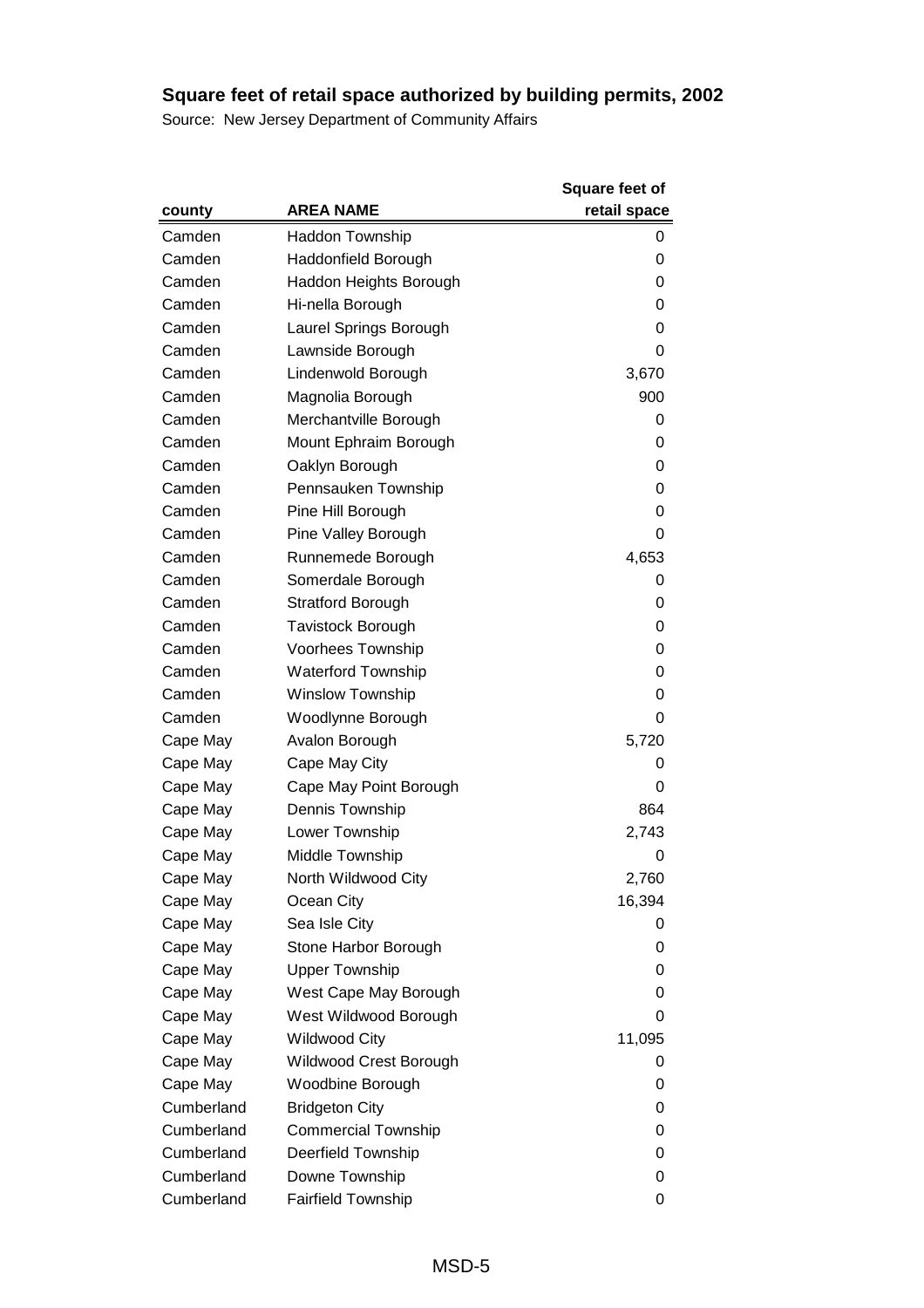|              |                                 | <b>Square feet of</b> |
|--------------|---------------------------------|-----------------------|
| county       | <b>AREA NAME</b>                | retail space          |
| Cumberland   | <b>Greenwich Township</b>       | 0                     |
| Cumberland   | <b>Hopewell Township</b>        | 0                     |
| Cumberland   | Lawrence Township               | 0                     |
| Cumberland   | <b>Maurice River Township</b>   | 0                     |
| Cumberland   | Millville City                  | 1,056                 |
| Cumberland   | Shiloh Borough                  | 0                     |
| Cumberland   | <b>Stow Creek Township</b>      | 0                     |
| Cumberland   | <b>Upper Deerfield Township</b> | 0                     |
| Cumberland   | <b>Vineland City</b>            | 8,700                 |
| Essex        | <b>Belleville Town</b>          | 0                     |
| <b>Essex</b> | <b>Bloomfield Township</b>      | 0                     |
| <b>Essex</b> | <b>Caldwell Township</b>        | 0                     |
| <b>Essex</b> | <b>Cedar Grove Township</b>     | 0                     |
| <b>Essex</b> | East Orange City                | 0                     |
| Essex        | <b>Essex Fells Township</b>     | 0                     |
| Essex        | <b>Fairfield Township</b>       | 0                     |
| Essex        | Glen Ridge Borough              | 0                     |
| Essex        | Irvington Township              | 0                     |
| <b>Essex</b> | Livingston Township             | 0                     |
| <b>Essex</b> | Maplewood Township              | 0                     |
| Essex        | Millburn Township               | 0                     |
| <b>Essex</b> | <b>Montclair Township</b>       | 3,670                 |
| <b>Essex</b> | <b>Newark City</b>              | 21,413                |
| <b>Essex</b> | North Caldwell Borough          | 0                     |
| <b>Essex</b> | <b>Nutley Township</b>          | 0                     |
| Essex        | City of Orange Township         | 0                     |
| <b>Essex</b> | Roseland Borough                | 0                     |
| Essex        | South Orange Village            | 0                     |
| Essex        | Verona Township                 | 0                     |
| Essex        | <b>West Caldwell Township</b>   | 0                     |
| <b>Essex</b> | <b>West Orange Township</b>     | 0                     |
| Gloucester   | Clayton Borough                 | 0                     |
| Gloucester   | Deptford Township               | 183,832               |
| Gloucester   | <b>East Greenwich Township</b>  | 0                     |
| Gloucester   | <b>Elk Township</b>             | 0                     |
| Gloucester   | Franklin Township               | 9,792                 |
| Gloucester   | Glassboro Borough               | 0                     |
| Gloucester   | <b>Greenwich Township</b>       | 0                     |
| Gloucester   | Harrison Township               | 0                     |
| Gloucester   | Logan Township                  | 63,710                |
| Gloucester   | Mantua Township                 | 89,858                |
| Gloucester   | Monroe Township                 | 5,700                 |
| Gloucester   | National Park Borough           | 0                     |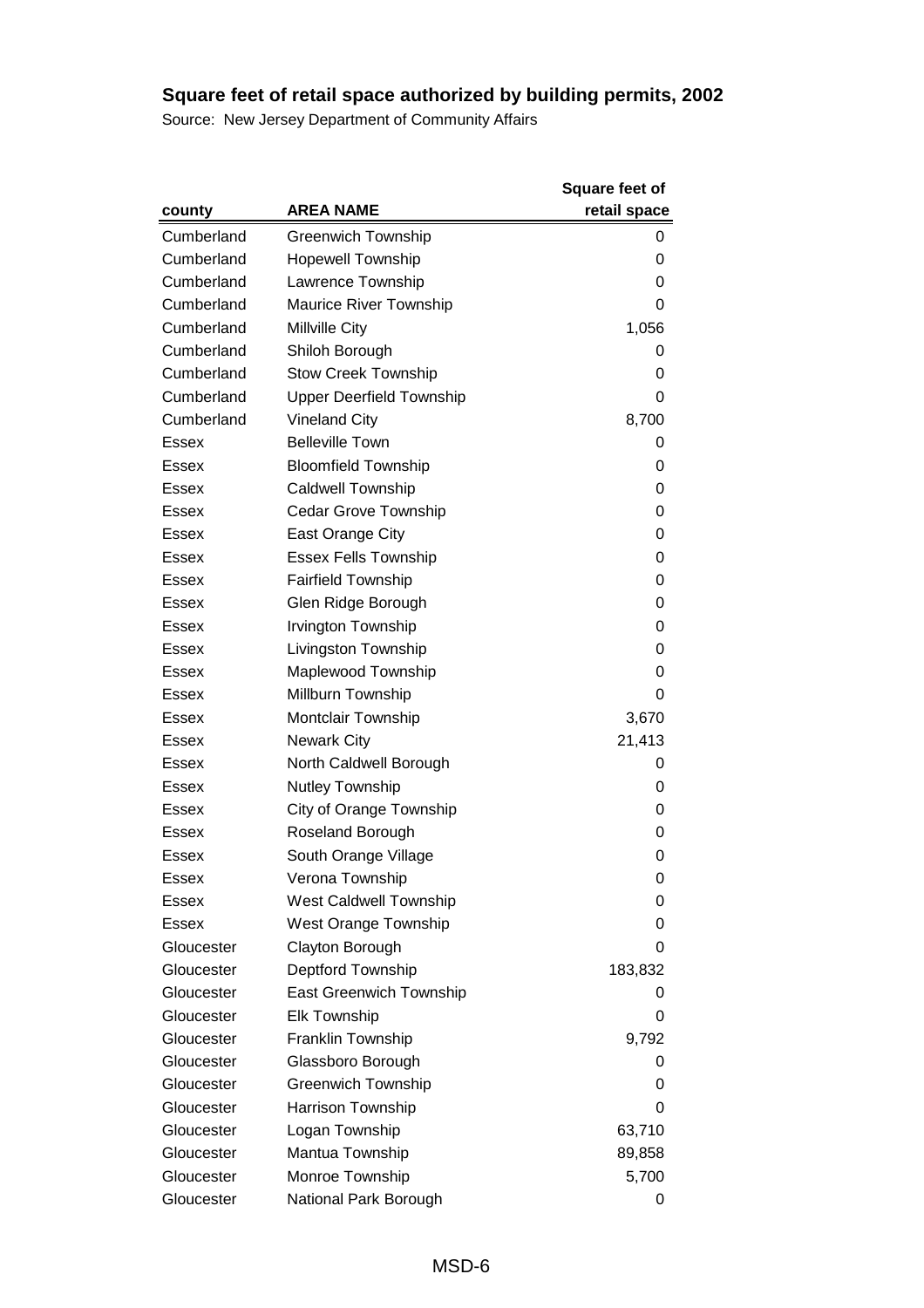|            |                               | <b>Square feet of</b> |
|------------|-------------------------------|-----------------------|
| county     | <b>AREA NAME</b>              | retail space          |
| Gloucester | Newfield Borough              | 0                     |
| Gloucester | Paulsboro Borough             | 0                     |
| Gloucester | Pitman Borough                | 0                     |
| Gloucester | South Harrison Township       | 0                     |
| Gloucester | Swedesborough Borough         | 0                     |
| Gloucester | <b>Washington Township</b>    | 42,337                |
| Gloucester | Wenonah Borough               | 0                     |
| Gloucester | <b>West Deptford Township</b> | 0                     |
| Gloucester | Westville Borough             | 0                     |
| Gloucester | <b>Woodbury City</b>          | 2,650                 |
| Gloucester | Woodbury Heights Borough      | 5,740                 |
| Gloucester | <b>Woolwich Township</b>      | 0                     |
| Hudson     | <b>Bayonne City</b>           | 0                     |
| Hudson     | East Newark Borough           | 0                     |
| Hudson     | Guttenberg Town               | 0                     |
| Hudson     | Harrison Town                 | 0                     |
| Hudson     | <b>Hoboken City</b>           | 0                     |
| Hudson     | Jersey City                   | 430                   |
| Hudson     | Kearny Town                   | 0                     |
| Hudson     | North Bergen Township         | 0                     |
| Hudson     | <b>Secaucus Town</b>          | 0                     |
| Hudson     | <b>Union City</b>             | 0                     |
| Hudson     | Weehawken Township            | 0                     |
| Hudson     | West New York Town            | 25,137                |
| Hunterdon  | Alexandria Township           | 0                     |
| Hunterdon  | <b>Bethlehem Township</b>     | 0                     |
| Hunterdon  | <b>Bloomsbury Borough</b>     | 0                     |
| Hunterdon  | Califon Borough               | 0                     |
| Hunterdon  | <b>Clinton Town</b>           | 0                     |
| Hunterdon  | <b>Clinton Township</b>       | 560                   |
| Hunterdon  | Delaware Township             | 0                     |
| Hunterdon  | East Amwell Township          | 0                     |
| Hunterdon  | Flemington Borough            | 38,540                |
| Hunterdon  | Franklin Township             | 0                     |
| Hunterdon  | Frenchtown Borough            | 0                     |
| Hunterdon  | Glen Gardner Borough          | 0                     |
| Hunterdon  | Hampton Borough               | 0                     |
| Hunterdon  | High Bridge Borough           | 0                     |
| Hunterdon  | <b>Holland Township</b>       | 0                     |
| Hunterdon  | Kingwood Township             | 5,750                 |
| Hunterdon  | Lambertville City             | 0                     |
| Hunterdon  | Lebanon Borough               | 0                     |
| Hunterdon  | Lebanon Township              | 0                     |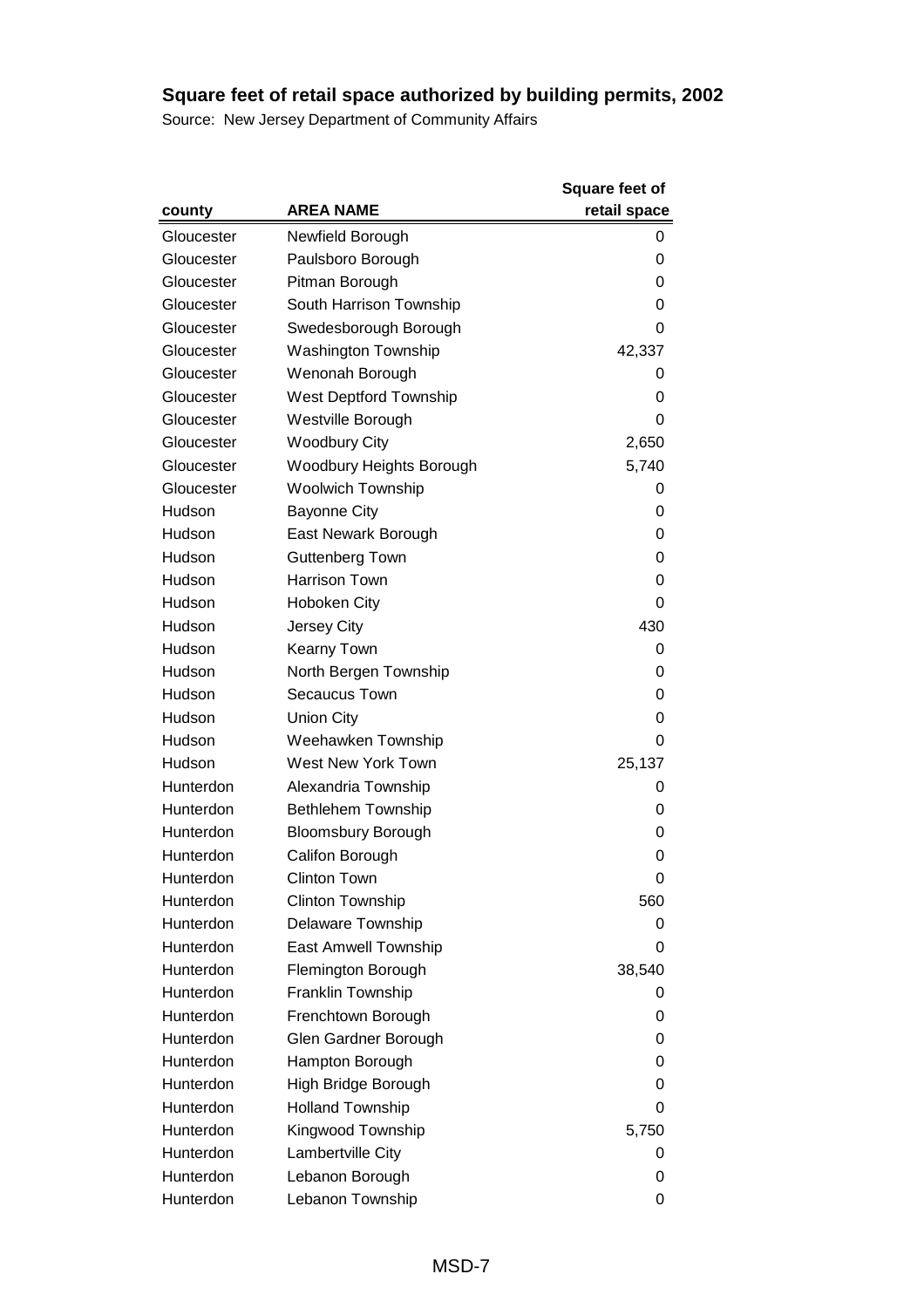|           |                              | <b>Square feet of</b> |
|-----------|------------------------------|-----------------------|
| county    | <b>AREA NAME</b>             | retail space          |
| Hunterdon | Milford Borough              | 0                     |
| Hunterdon | <b>Raritan Township</b>      | 1,334                 |
| Hunterdon | <b>Readington Township</b>   | 0                     |
| Hunterdon | Stockton Borough             | 0                     |
| Hunterdon | <b>Tewksbury Township</b>    | 0                     |
| Hunterdon | Union Township               | 0                     |
| Hunterdon | <b>West Amwell Township</b>  | 0                     |
| Mercer    | East Windsor Township        | 107,269               |
| Mercer    | <b>Ewing Township</b>        | 164,108               |
| Mercer    | Hamilton Township            | 1,055,656             |
| Mercer    | <b>Hightstown Borough</b>    | 0                     |
| Mercer    | Hopewell Borough             | 0                     |
| Mercer    | <b>Hopewell Township</b>     | 0                     |
| Mercer    | Lawrence Township            | 15,049                |
| Mercer    | Pennington Borough           | 0                     |
| Mercer    | Princeton Borough            | 0                     |
| Mercer    | Princeton Township           | 0                     |
| Mercer    | <b>Trenton City</b>          | 0                     |
| Mercer    | <b>Washington Township</b>   | 0                     |
| Mercer    | West Windsor Township        | 4,788                 |
| Middlesex | Carteret Borough             | 0                     |
| Middlesex | Cranbury Township            | 0                     |
| Middlesex | Dunellen Borough             | 0                     |
| Middlesex | East Brunswick Township      | 467,844               |
| Middlesex | <b>Edison Township</b>       | 7,038                 |
| Middlesex | Helmetta Borough             | 0                     |
| Middlesex | <b>Highland Park Borough</b> | 0                     |
| Middlesex | Jamesburg Borough            | 0                     |
| Middlesex | Old Bridge Township          | 8,400                 |
| Middlesex | Metuchen Borough             | 0                     |
| Middlesex | Middlesex Borough            | 0                     |
| Middlesex | Milltown Borough             | 0                     |
| Middlesex | Monroe Township              | 0                     |
| Middlesex | <b>New Brunswick City</b>    | 0                     |
| Middlesex | North Brunswick Township     | 98,096                |
| Middlesex | Perth Amboy City             | 2,451                 |
| Middlesex | Piscataway Township          | 0                     |
| Middlesex | Plainsboro Township          | 0                     |
| Middlesex | Sayreville Borough           | 0                     |
| Middlesex | South Amboy City             | 0                     |
| Middlesex | South Brunswick Township     | 70,000                |
| Middlesex | South Plainfield Borough     | 0                     |
| Middlesex | South River Borough          | 0                     |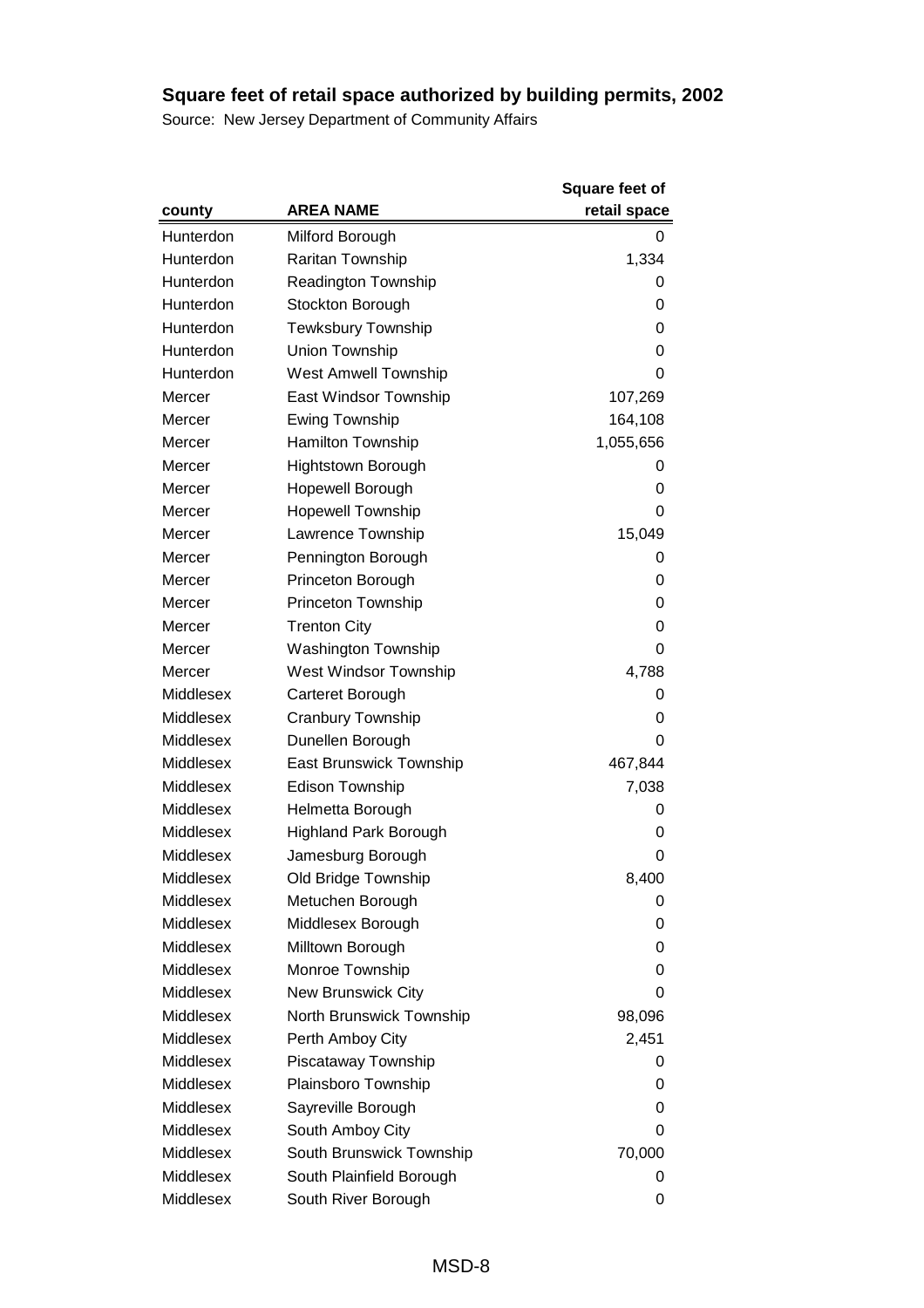|           |                              | <b>Square feet of</b> |
|-----------|------------------------------|-----------------------|
| county    | <b>AREA NAME</b>             | retail space          |
| Middlesex | Spotswood Borough            | 0                     |
| Middlesex | Woodbridge Township          | 293,396               |
| Monmouth  | Allenhurst Borough           | 0                     |
| Monmouth  | Allentown Borough            | 0                     |
| Monmouth  | <b>Asbury Park City</b>      | 0                     |
| Monmouth  | Atlantic Highlands Borough   | 0                     |
| Monmouth  | Avon-by-the-Sea Borough      | 0                     |
| Monmouth  | Belmar Borough               | 0                     |
| Monmouth  | <b>Bradley Beach Borough</b> | 0                     |
| Monmouth  | <b>Brielle Borough</b>       | 15,300                |
| Monmouth  | <b>Colts Neck Township</b>   | 0                     |
| Monmouth  | Deal Borough                 | 0                     |
| Monmouth  | Eatontown Borough            | 2,296                 |
| Monmouth  | Englishtown Borough          | 0                     |
| Monmouth  | Fair Haven Borough           | 0                     |
| Monmouth  | Farmingdale Borough          | 0                     |
| Monmouth  | Freehold Borough             | 0                     |
| Monmouth  | Freehold Township            | 29,949                |
| Monmouth  | Highlands Borough            | 0                     |
| Monmouth  | <b>Holmdel Township</b>      | 0                     |
| Monmouth  | <b>Howell Township</b>       | 142,363               |
| Monmouth  | Interlaken Borough           | 0                     |
| Monmouth  | Keansburg Borough            | 0                     |
| Monmouth  | Keyport Borough              | 3,480                 |
| Monmouth  | Little Silver Borough        | 0                     |
| Monmouth  | Loch Arbour Village          | 0                     |
| Monmouth  | Long Branch City             | 0                     |
| Monmouth  | Manalapan Township           | 6,000                 |
| Monmouth  | Manasquan Borough            | 3,346                 |
| Monmouth  | Marlboro Township            | 148,947               |
| Monmouth  | Matawan Borough              | 0                     |
| Monmouth  | Aberdeen Township            | 0                     |
| Monmouth  | Middletown Township          | 0                     |
| Monmouth  | Millstone Township           | 34,560                |
| Monmouth  | Monmouth Beach Borough       | 0                     |
| Monmouth  | Neptune Township             | 0                     |
| Monmouth  | Neptune City Borough         | 0                     |
| Monmouth  | <b>Tinton Falls Borough</b>  | 0                     |
| Monmouth  | Ocean Township               | 361,296               |
| Monmouth  | Oceanport Borough            | 0                     |
| Monmouth  | <b>Hazlet Township</b>       | 27,946                |
| Monmouth  | Red Bank Borough             | 0                     |
| Monmouth  | Roosevelt Borough            | 0                     |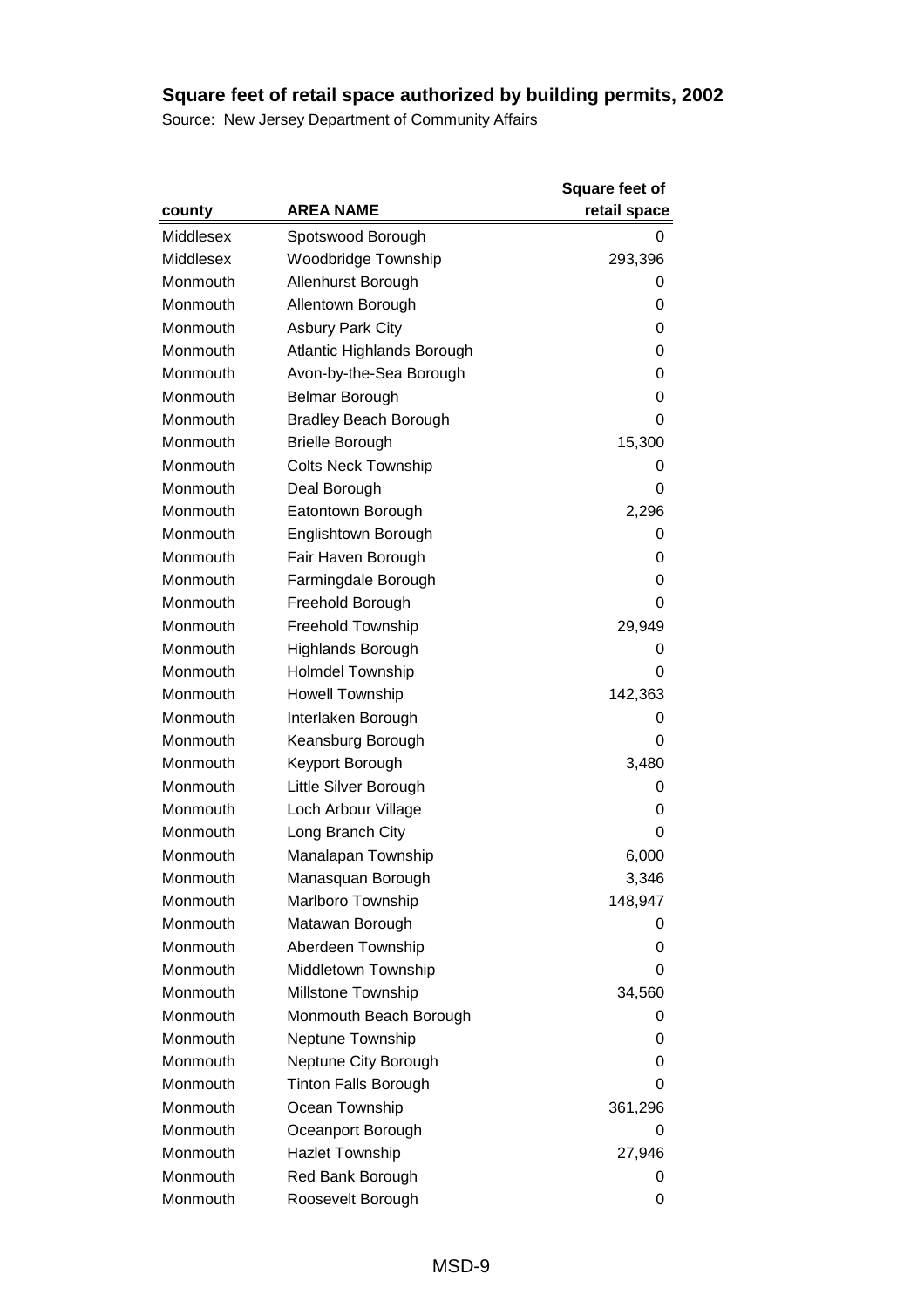|               |                                | <b>Square feet of</b> |
|---------------|--------------------------------|-----------------------|
| county        | <b>AREA NAME</b>               | retail space          |
| Monmouth      | Rumson Borough                 | 0                     |
| Monmouth      | Sea Bright Borough             | 0                     |
| Monmouth      | Sea Girt Borough               | 0                     |
| Monmouth      | Shrewsbury Borough             | 0                     |
| Monmouth      | <b>Shrewsbury Township</b>     | 0                     |
| Monmouth      | South Belmar Borough           | 0                     |
| Monmouth      | Spring Lake Borough            | 0                     |
| Monmouth      | Spring Lake Heights Boro       | 0                     |
| Monmouth      | Union Beach Borough            | 0                     |
| Monmouth      | <b>Upper Freehold Township</b> | 0                     |
| Monmouth      | Wall Township                  | 18,460                |
| Monmouth      | West Long Branch Borough       | 0                     |
| <b>Morris</b> | <b>Boonton Town</b>            | 0                     |
| <b>Morris</b> | <b>Boonton Township</b>        | 0                     |
| <b>Morris</b> | <b>Butler Borough</b>          | 0                     |
| <b>Morris</b> | Chatham Borough                | 0                     |
| <b>Morris</b> | Chatham Township               | 0                     |
| <b>Morris</b> | <b>Chester Borough</b>         | 34,000                |
| <b>Morris</b> | <b>Chester Township</b>        | 0                     |
| <b>Morris</b> | Denville Township              | 5,394                 |
| <b>Morris</b> | Dover Town                     | 0                     |
| <b>Morris</b> | East Hanover Township          | 133,424               |
| <b>Morris</b> | Florham Park Borough           | 0                     |
| <b>Morris</b> | Hanover Township               | 0                     |
| <b>Morris</b> | <b>Harding Township</b>        | 0                     |
| <b>Morris</b> | Jefferson Township             | 19,555                |
| <b>Morris</b> | Kinnelon Borough               | 0                     |
| <b>Morris</b> | Lincoln Park Borough           | 0                     |
| Morris        | Madison Borough                | 0                     |
| Morris        | Mendham Borough                | 0                     |
| <b>Morris</b> | Mendham Township               | 0                     |
| <b>Morris</b> | Mine Hill Township             | 0                     |
| <b>Morris</b> | Montville Township             | 0                     |
| <b>Morris</b> | Morris Township                | 0                     |
| <b>Morris</b> | Morris Plains Borough          | 0                     |
| <b>Morris</b> | Morristown Town                | 0                     |
| <b>Morris</b> | Mountain Lakes Borough         | 0                     |
| <b>Morris</b> | Mount Arlington Borough        | 0                     |
| <b>Morris</b> | Mount Olive Township           | 10,956                |
| <b>Morris</b> | Netcong Borough                | 0                     |
| <b>Morris</b> | Parsippany-Troy Hills Twp      | 0                     |
| <b>Morris</b> | Long Hill Township             | 0                     |
| <b>Morris</b> | Pequannock Township            | 0                     |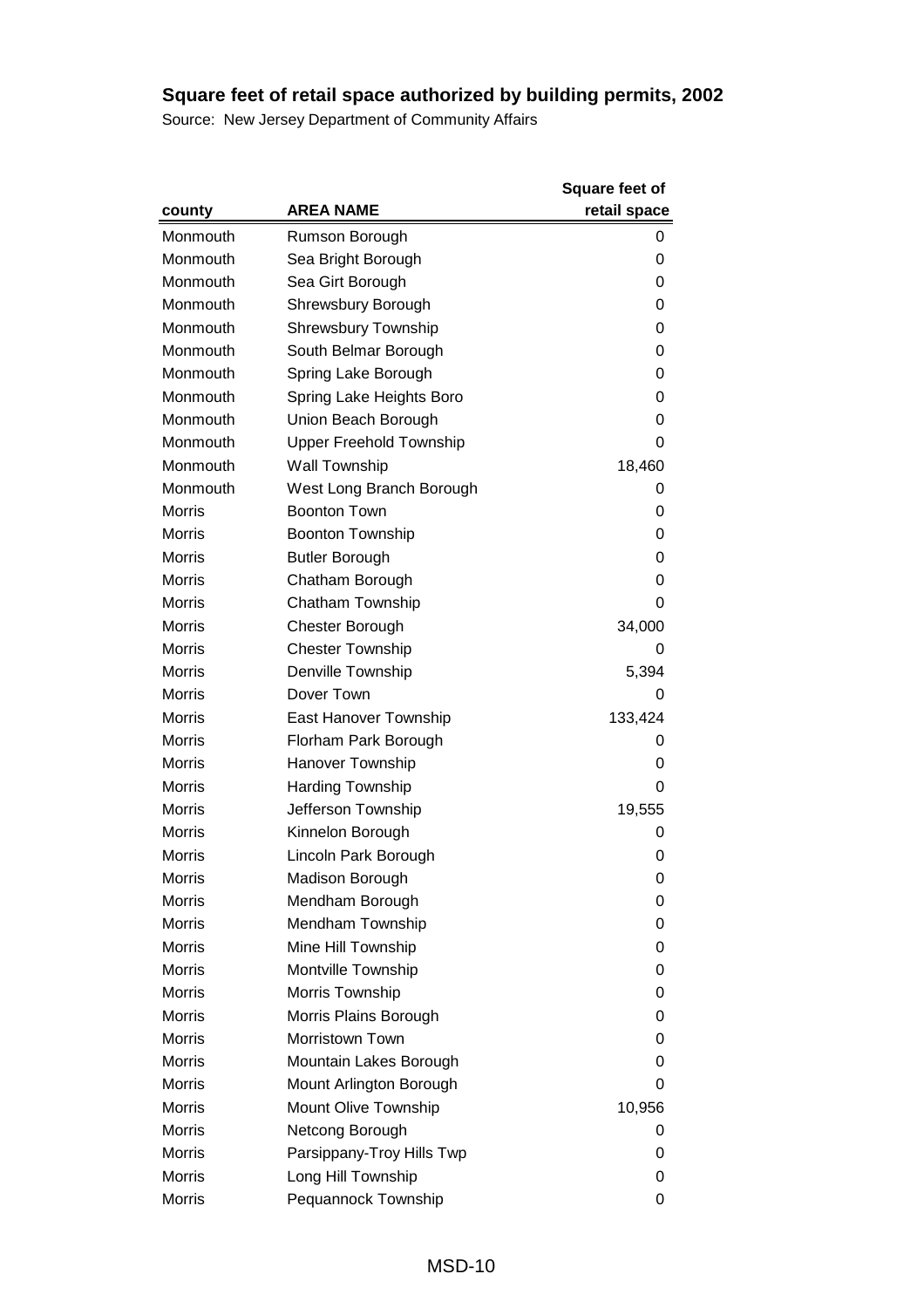|               |                                | <b>Square feet of</b> |
|---------------|--------------------------------|-----------------------|
| county        | AREA NAME                      | retail space          |
| <b>Morris</b> | Randolph Township              | 42,164                |
| <b>Morris</b> | Riverdale Borough              | O                     |
| <b>Morris</b> | Rockaway Borough               | 0                     |
| <b>Morris</b> | Rockaway Township              | 167,290               |
| <b>Morris</b> | Roxbury Township               | 23,600                |
| <b>Morris</b> | <b>Victory Gardens Borough</b> | 0                     |
| <b>Morris</b> | <b>Washington Township</b>     | 0                     |
| <b>Morris</b> | <b>Wharton Borough</b>         | 0                     |
| Ocean         | Barnegat Light Borough         | 0                     |
| Ocean         | Bay Head Borough               | 0                     |
| Ocean         | Beach Haven Borough            | 0                     |
| Ocean         | Beachwood Borough              | 0                     |
| Ocean         | <b>Berkeley Township</b>       | 0                     |
| Ocean         | <b>Brick Township</b>          | 185,468               |
| Ocean         | Dover Township                 | 150,232               |
| Ocean         | Eagleswood Township            | 0                     |
| Ocean         | Harvey Cedars Borough          | 0                     |
| Ocean         | <b>Island Heights Borough</b>  | 0                     |
| Ocean         | Jackson Township               | 20,951                |
| Ocean         | Lacey Township                 | 5,596                 |
| Ocean         | Lakehurst Borough              | 0                     |
| Ocean         | Lakewood Township              | 0                     |
| Ocean         | Lavallette Borough             | 0                     |
| Ocean         | Little Egg Harbor Township     | 0                     |
| Ocean         | Long Beach Township            | 0                     |
| Ocean         | Manchester Township            | 0                     |
| Ocean         | Mantoloking Borough            | 0                     |
| Ocean         | Ocean Township                 | 0                     |
| Ocean         | Ocean Gate Borough             | 0                     |
| Ocean         | Pine Beach Borough             | 0                     |
| Ocean         | <b>Plumsted Township</b>       | 0                     |
| Ocean         | Point Pleasant Borough         | 0                     |
| Ocean         | Point Pleasant Beach Boro      | 3,600                 |
| Ocean         | Seaside Heights Borough        | 0                     |
| Ocean         | Seaside Park Borough           | 0                     |
| Ocean         | Ship Bottom Borough            | 0                     |
| Ocean         | South Toms River Borough       | 0                     |
| Ocean         | <b>Stafford Township</b>       | 142,052               |
| Ocean         | Surf City Borough              | 0                     |
| Ocean         | <b>Tuckerton Borough</b>       | 536                   |
| Ocean         | <b>Barnegat Township</b>       | 0                     |
| Passaic       | Bloomingdale Borough           | 0                     |
| Passaic       | <b>Clifton City</b>            | 0                     |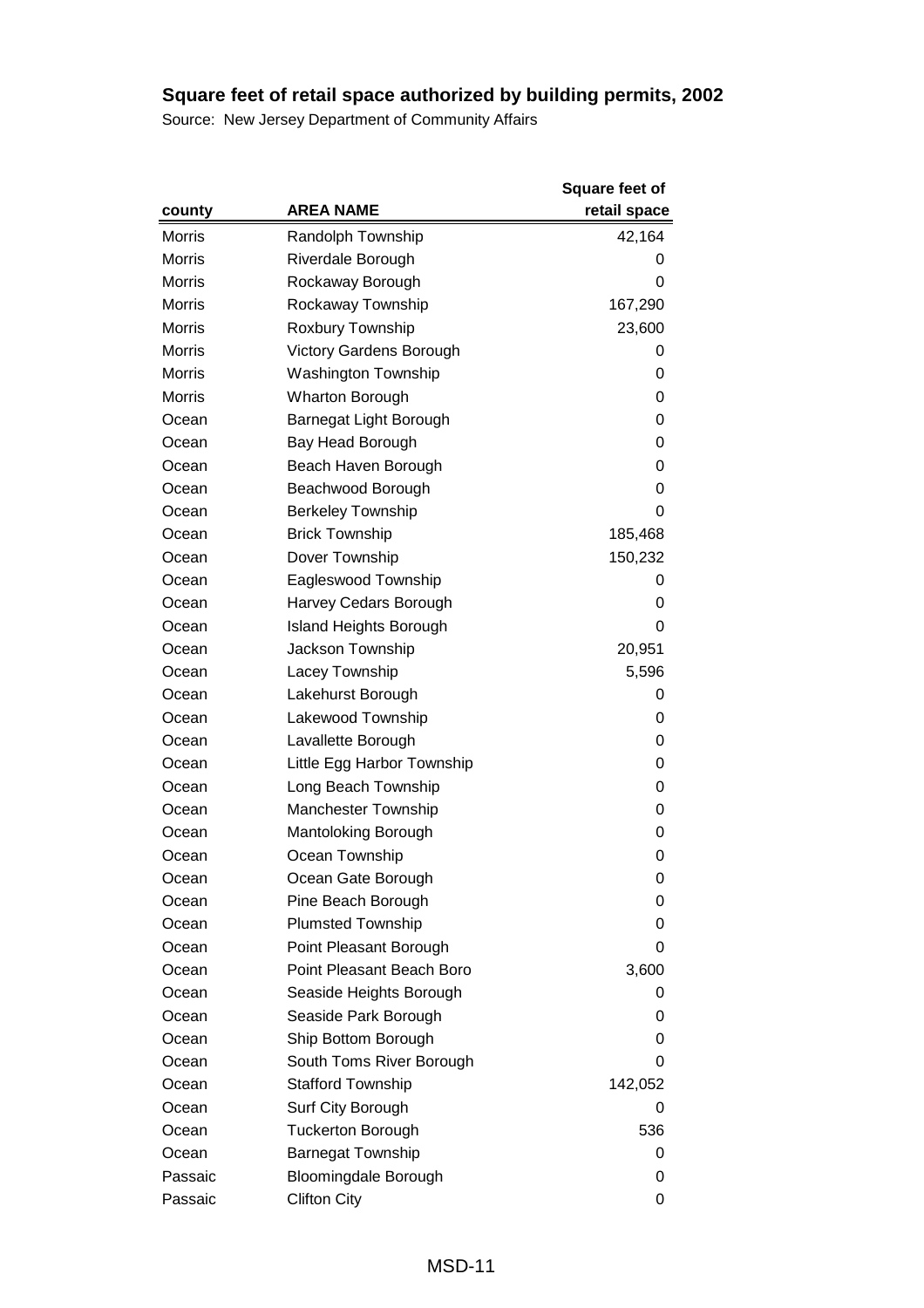|          |                               | <b>Square feet of</b> |
|----------|-------------------------------|-----------------------|
| county   | <b>AREA NAME</b>              | retail space          |
| Passaic  | Haledon Borough               | 0                     |
| Passaic  | Hawthorne Borough             | 0                     |
| Passaic  | Little Falls Township         | 0                     |
| Passaic  | North Haledon Borough         | 0                     |
| Passaic  | Passaic City                  | 6,750                 |
| Passaic  | <b>Paterson City</b>          | 0                     |
| Passaic  | Pompton Lakes Borough         | 0                     |
| Passaic  | Prospect Park Borough         | 0                     |
| Passaic  | Ringwood Borough              | 0                     |
| Passaic  | <b>Totowa Borough</b>         | 0                     |
| Passaic  | Wanaque Borough               | 0                     |
| Passaic  | Wayne Township                | 74,520                |
| Passaic  | <b>West Milford Township</b>  | 0                     |
| Passaic  | West Paterson Borough         | 3,068                 |
| Salem    | <b>Alloway Township</b>       | 0                     |
| Salem    | Elmer Borough                 | 0                     |
| Salem    | Elsinboro Township            | 0                     |
| Salem    | Lower Alloways Creek Twp      | 0                     |
| Salem    | Mannington Township           | 0                     |
| Salem    | <b>Oldmans Township</b>       | 0                     |
| Salem    | Penns Grove Borough           | 0                     |
| Salem    | Pennsville Township           | 0                     |
| Salem    | Pilesgrove Township           | 0                     |
| Salem    | Pittsgrove Township           | 0                     |
| Salem    | <b>Quinton Township</b>       | 0                     |
| Salem    | Salem City                    | 0                     |
| Salem    | <b>Carneys Point Township</b> | 0                     |
| Salem    | Upper Pittsgrove Township     | 0                     |
| Salem    | Woodstown Borough             | 0                     |
| Somerset | <b>Bedminster Township</b>    | 0                     |
| Somerset | <b>Bernards Township</b>      | 0                     |
| Somerset | Bernardsville Borough         | 0                     |
| Somerset | Bound Brook Borough           | 14,490                |
| Somerset | <b>Branchburg Township</b>    | 0                     |
| Somerset | <b>Bridgewater Township</b>   | 0                     |
| Somerset | Far Hills Borough             | O                     |
| Somerset | Franklin Township             | 0                     |
| Somerset | Green Brook Township          | 0                     |
| Somerset | Hillsborough Township         | 160,474               |
| Somerset | Manville Borough              | 0                     |
| Somerset | Millstone Borough             | 0                     |
| Somerset | Montgomery Township           | 0                     |
| Somerset | North Plainfield Borough      | 0                     |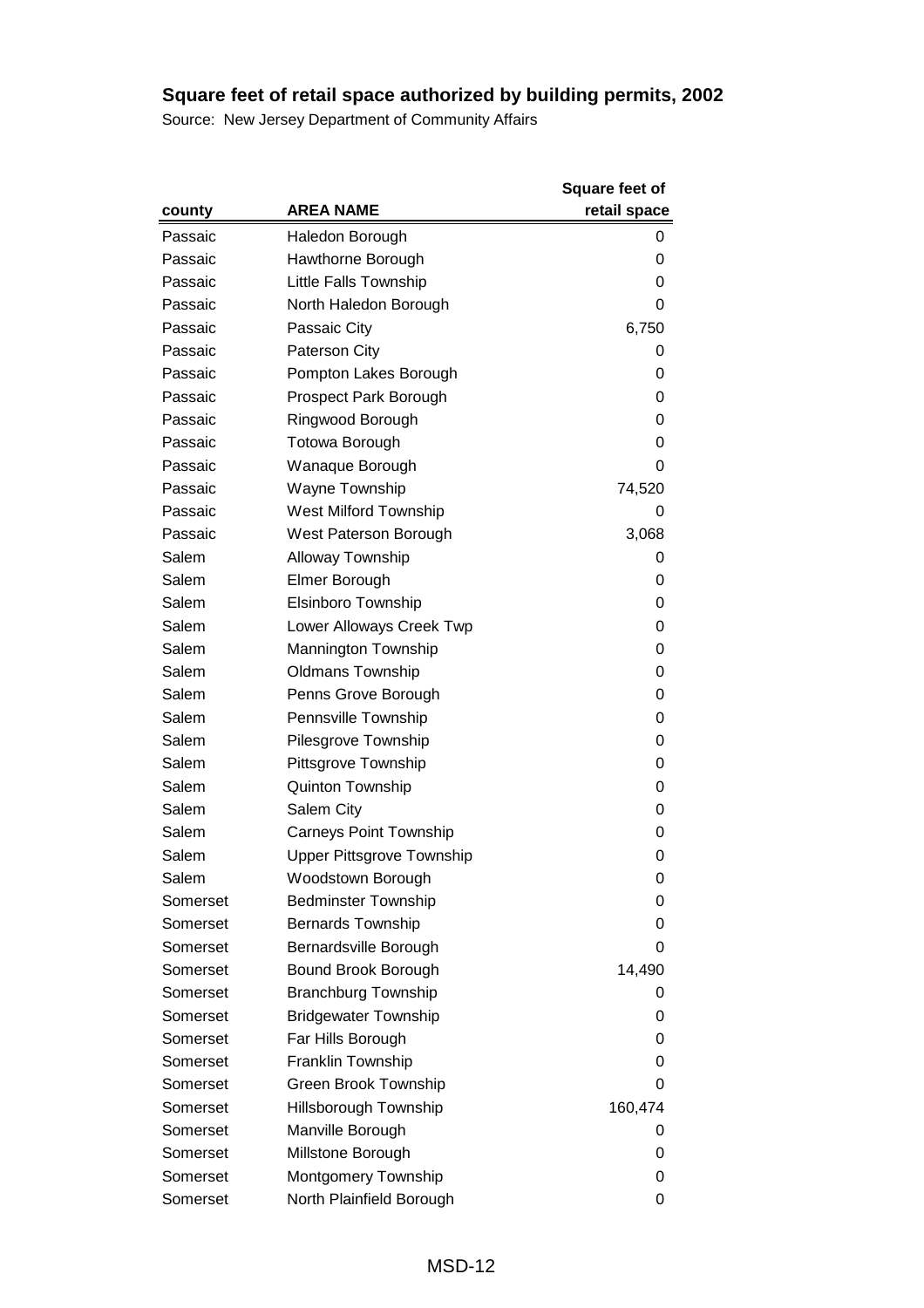|               |                                  | <b>Square feet of</b> |
|---------------|----------------------------------|-----------------------|
| county        | <b>AREA NAME</b>                 | retail space          |
| Somerset      | Peapack-Gladstone Boro           | 0                     |
| Somerset      | Raritan Borough                  | 0                     |
| Somerset      | Rocky Hill Borough               | 0                     |
| Somerset      | Somerville Borough               | 0                     |
| Somerset      | South Bound Brook Boro           | 0                     |
| Somerset      | <b>Warren Township</b>           | 0                     |
| Somerset      | Watchung Borough                 | 0                     |
| Sussex        | Andover Borough                  | 0                     |
| <b>Sussex</b> | Andover Township                 | 0                     |
| Sussex        | <b>Branchville Borough</b>       | 0                     |
| Sussex        | Byram Township                   | 0                     |
| Sussex        | <b>Frankford Township</b>        | 0                     |
| Sussex        | Franklin Borough                 | 1                     |
| <b>Sussex</b> | Fredon Township                  | 0                     |
| Sussex        | Green Township                   | 0                     |
| Sussex        | Hamburg Borough                  | 0                     |
| Sussex        | Hampton Township                 | 0                     |
| Sussex        | Hardyston Township               | 0                     |
| Sussex        | <b>Hopatcong Borough</b>         | 0                     |
| Sussex        | Lafayette Township               | 0                     |
| Sussex        | Montague Township                | 0                     |
| Sussex        | Newton Town                      | 130,348               |
| Sussex        | Ogdensburg Borough               | 0                     |
| Sussex        | Sandyston Township               | 0                     |
| Sussex        | Sparta Township                  | 0                     |
| Sussex        | Stanhope Borough                 | 0                     |
| Sussex        | <b>Stillwater Township</b>       | 0                     |
| Sussex        | Sussex Borough                   | 0                     |
| Sussex        | Vernon Township                  | 0                     |
| Sussex        | <b>Walpack Township</b>          | 0                     |
| <b>Sussex</b> | <b>Wantage Township</b>          | 0                     |
| Union         | <b>Berkeley Heights Township</b> | 12,765                |
| Union         | <b>Clark Township</b>            | 0                     |
| Union         | <b>Cranford Township</b>         | 0                     |
| Union         | <b>Elizabeth City</b>            | 4,400                 |
| Union         | Fanwood Borough                  | 0                     |
| Union         | Garwood Borough                  | 17,609                |
| Union         | Hillside Township                | 0                     |
| Union         | Kenilworth Borough               | 0                     |
| Union         | Linden City                      | 65,974                |
| Union         | Mountainside Borough             | 0                     |
| Union         | New Providence Borough           | 0                     |
| Union         | <b>Plainfield City</b>           | 0                     |